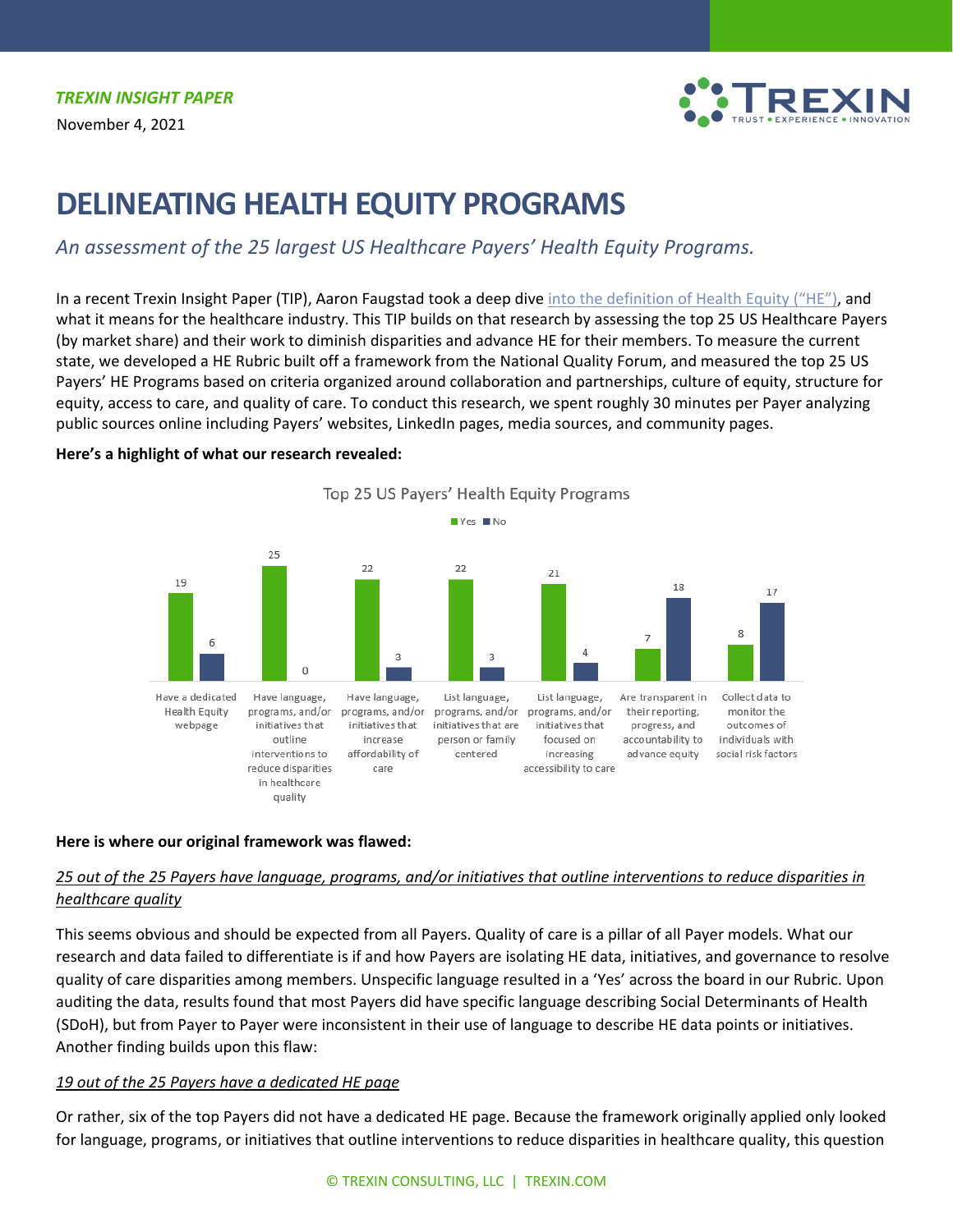

did not delineate language, programs, or initiatives that generally focus on quality of care from advancing quality of care focusing on a single health disparity area. This gap affected other areas of our research, including:

*22 out of the 25 Payers had language, programs, and/or initiatives that increase affordability of care*

*22 out of the 25 Payers listed language, programs, and/or initiatives that are person or family centered*

*21 out of the 25 Payers listed language, programs, and/or initiatives that focused on increasing accessibility to care*

While it is promising that the majority of the top Payers have language, programs, and/or initiatives around affordability of care, accessibility of care, and even person or family focused language, it suggests that the language, programs, and initiatives do not have a specific focus on advancing HE. The research revealed the difficulty in measuring HE programs, as quality of care and access to care are embedded within an organization. Again, our data revealed that Payers are thinking and acting on behalf of their members. Quality, affordable, and member-centered programming are base requirements for accreditation from the National Committee for Quality Assurance (NCQA), Utilization Review Accreditation Commission (URAC), and Healthcare Effectiveness Data and Information Set (HEDIS) measures. However, our interest is in HE specific programming. What our data revealed is our Rubric did not specifically call out the expected accreditation requirements of Payers. Accreditation standards are essential to ensure quality care is provided, but it is also the baseline expectation. Payers, and the framework that should support their HE initiatives and governance, need to consider how they can go above and beyond for their members.

## **What our data truly revealed:**

To accurately measure and assess HE programs, a rubric must seek the specific data points and language that are essential to HE. Examples that we found from our research include:









*Only 8 out of the 25 Payers collect data to monitor the outcomes of individuals with social risk factors*

While there is the possibility that more Payers are collecting data to monitor the outcomes of individuals with social risk factors and are not transparent, these two examples demonstrate how to delineate HE related language and programs from broader initiatives within Payer organizations. In the current state, Payers have programs to improve access to care and quality of care. However, there are certain members that fall through the gaps of these existing programs due to